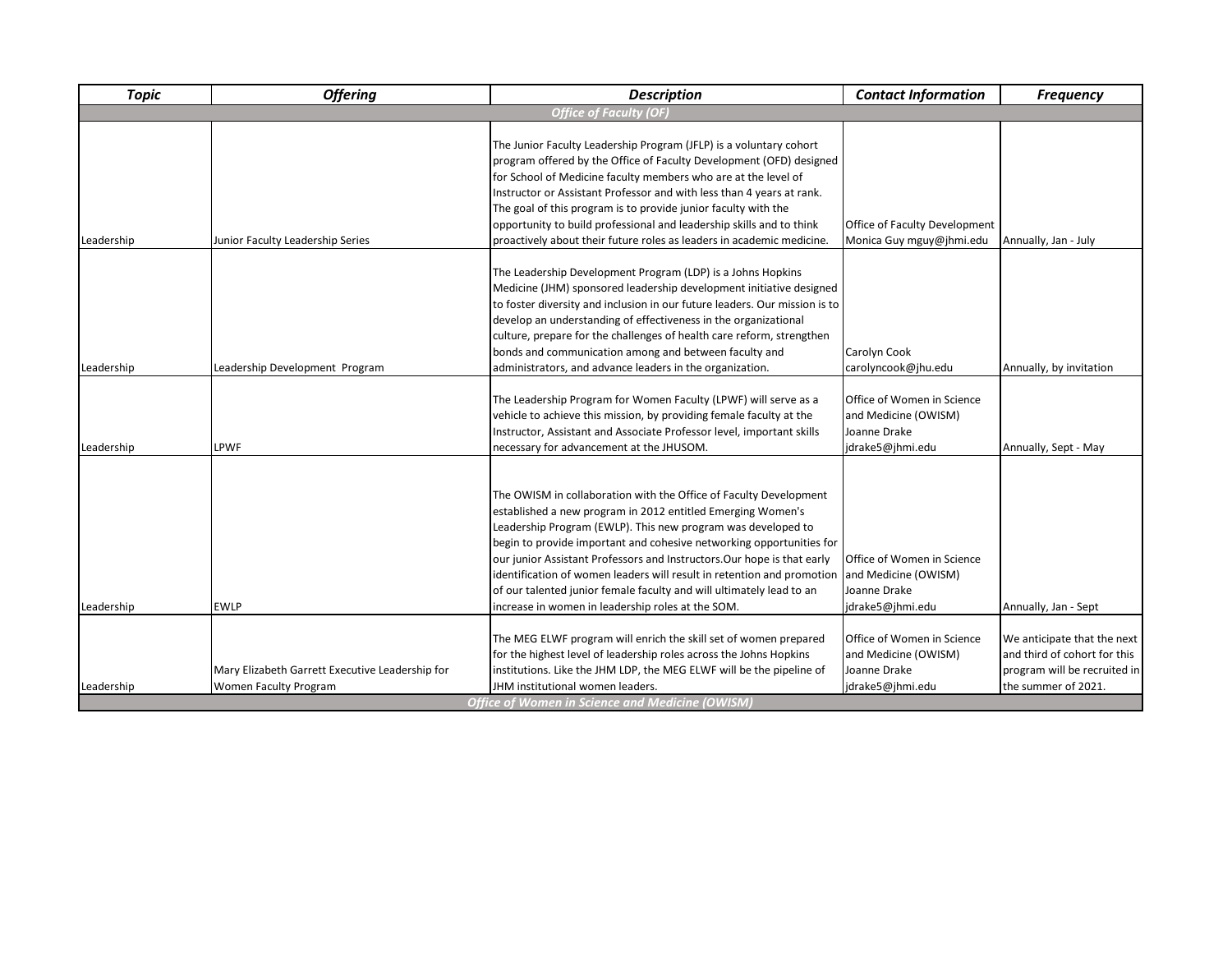|            |                                                | Each year the OWISM will host an annual event and presentation of                    |                            |                          |
|------------|------------------------------------------------|--------------------------------------------------------------------------------------|----------------------------|--------------------------|
|            |                                                | the Vice Dean's award. Each event will be unique. Events will highlight              |                            |                          |
|            |                                                | the achievements of women faculty at the SOM, or will showcase                       |                            |                          |
|            |                                                | successful women from other arenas. The Vice Dean's Award for the                    |                            |                          |
|            |                                                | Advancement of Women will be awarded to an individual who has                        |                            |                          |
|            |                                                | demonstrated commitment to recruitment, mentoring and                                | Office of Women in Science |                          |
|            |                                                | advancement of women faculty at the School of Medicine.                              | and Medicine (OWISM)       |                          |
|            |                                                | Nominations will be solicited from the faculty, and the award recipient Joanne Drake |                            |                          |
| Leadership | <b>OWISM Annual Event</b>                      | will be selected by an OWISM review committee.                                       | jdrake5@jhmi.edu           | Late Spring/Early Summer |
|            |                                                | <b>Talent Management</b>                                                             |                            |                          |
|            |                                                | New supervisors and new-to-Hopkins supervisors. Based in all 12 JH                   | Leadership Development     |                          |
| Leadership | <b>Hopkins Essentials</b>                      | leadership competencies.                                                             | learning@jhu.edu           |                          |
|            | Supervisor Development Program and the Manager | New and developing supervisors and new and developing managers.                      | Leadership Development     |                          |
| Leadership | Development Program                            | Based in all 12 JH leadership competencies                                           | learning@jhu.edu           |                          |
|            |                                                |                                                                                      |                            |                          |
|            |                                                |                                                                                      |                            |                          |
|            |                                                | Dealing effectively with conflict is difficult for leaders and followers             |                            |                          |
|            |                                                | alike. Some try to avoid conflict and wish it would go away, while                   |                            |                          |
|            |                                                | others tend to get angry and lash out at others in ways they regret                  |                            |                          |
|            |                                                | later. Poorly managed conflict creates enormous costs in the form of                 |                            |                          |
|            |                                                | wasted time, turnover, and lawsuits. How can we assess how we                        |                            |                          |
|            |                                                | currently handle conflict and develop the skills we need to deal with                |                            |                          |
|            |                                                | conflict more effectively? This course examines the sources of conflict              |                            |                          |
|            |                                                | in organizations, and probes the special nature of traditional                       |                            |                          |
|            |                                                | adversarial roles, hierarchy, and special interests within an                        |                            |                          |
|            |                                                | organization. Through case studies, role-plays, and examples shared in               |                            |                          |
|            |                                                | class, participants investigate effective methods for reaching                       |                            |                          |
|            |                                                | satisfactory agreements. The Conflict Dynamics Profile is administered               |                            |                          |
|            |                                                | to provide the individual with greater self-knowledge of personal                    |                            |                          |
|            |                                                | style. Using small-group activities, participants develop and practice               | Carolyn Cook               |                          |
| Leadership | Becoming a Conflict Competent Leader           | effective conflict resolution strategies.                                            | carolyncook@jhu.edu        | Annually, June           |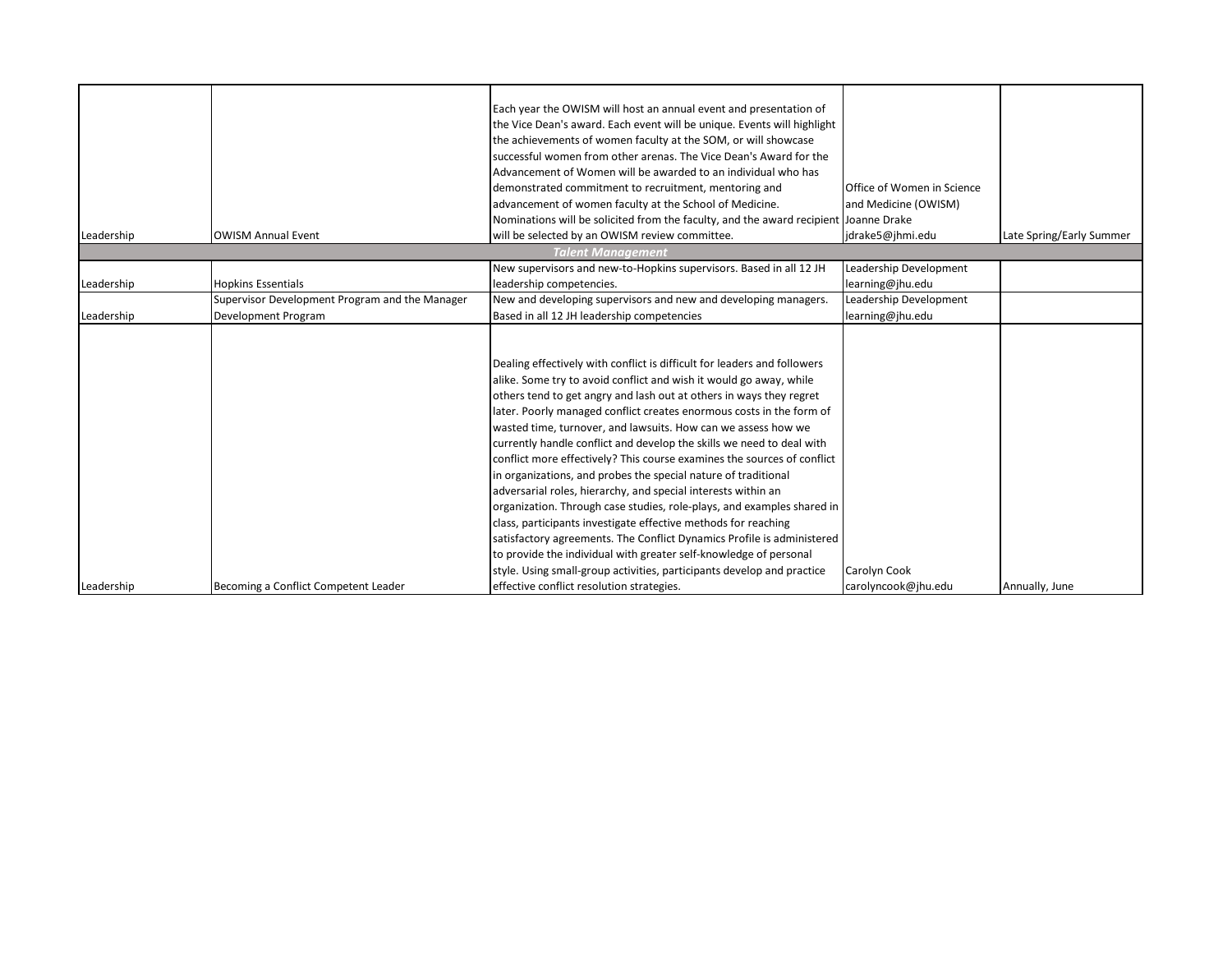|            |                                                     | Time is a commodity. Time wasted in unproductive meetings is a drain<br>on most organizations. Meetings must be focused, interesting, |                                 |                            |
|------------|-----------------------------------------------------|---------------------------------------------------------------------------------------------------------------------------------------|---------------------------------|----------------------------|
|            |                                                     | productive, and effective. This workshop provides leaders and                                                                         |                                 |                            |
|            |                                                     | managers with tools and a variety of highly effective meeting                                                                         |                                 |                            |
|            |                                                     | management techniques that can help to reduce the amount of time                                                                      |                                 |                            |
|            |                                                     | required for problem solving and decision-making. These techniques                                                                    |                                 |                            |
|            |                                                     | and tools can be used for standing meetings, shorter-term project                                                                     |                                 |                            |
|            |                                                     | team meetings, strategic business planning as well as emergency                                                                       |                                 |                            |
|            |                                                     | problem solving meetings. Your participants will notice the difference.                                                               |                                 |                            |
|            |                                                     | Learn about the various roles of leaders and facilitators. Understand                                                                 |                                 |                            |
|            |                                                     | the personal and organizational barriers to running effective meetings.                                                               |                                 |                            |
|            |                                                     | This workshop will include: meeting planning tools, a profile of                                                                      |                                 |                            |
|            |                                                     | common thinking styles, and ideas on how differing personalities can                                                                  |                                 |                            |
|            |                                                     | be a positive force for creativity and productivity. Learn about the                                                                  |                                 |                            |
|            |                                                     | stages teams to through as they develop. Techniques and tools such as                                                                 |                                 |                            |
|            |                                                     | the PART, Visible Agenda/Planning Sheet, Problem Statement, If-Then                                                                   |                                 |                            |
|            |                                                     | Chart and Decision Matrix will be practiced. Bring just yourself or your Carolyn Cook                                                 |                                 |                            |
| Leadership | Effective Meetings in Half the Time                 | entire team.                                                                                                                          | carolyncook@jhu.edu             | Annually, Feb              |
|            |                                                     | <b>Carey School of Business</b>                                                                                                       |                                 |                            |
|            |                                                     |                                                                                                                                       |                                 |                            |
|            |                                                     | In this innovative certificate program spanning two weekends in                                                                       |                                 |                            |
|            |                                                     | October, participants learn essential leadership and management                                                                       |                                 |                            |
|            |                                                     | skills, and develop an evidence-based understanding of how to lead                                                                    |                                 |                            |
|            |                                                     | for highly reliable performance in the health care environment - all                                                                  |                                 |                            |
|            |                                                     | while earning continuing education credits. For health care                                                                           |                                 |                            |
|            |                                                     | professionals, including physicians, researchers, nursing leaders, policy                                                             |                                 |                            |
|            |                                                     | makers, pharmacists and health care managers who want to lead with                                                                    |                                 |                            |
|            |                                                     | impact and drive innovation in their health care organization.                                                                        |                                 |                            |
|            |                                                     |                                                                                                                                       | Contact the Office of Executive |                            |
|            | Executive Certificate in Health Care Leadership and | https://carey.jhu.edu/uploads/executive education/CME CE accredit Education at 410-234-9363 or                                        |                                 |                            |
| Leadership | Management                                          | ation.pdf                                                                                                                             | carey.execed@jhu.edu            |                            |
|            |                                                     |                                                                                                                                       |                                 |                            |
|            |                                                     | For both experienced and rising managers, seminars in management                                                                      |                                 |                            |
|            |                                                     | competencies cover skills and strategies to support the performance                                                                   |                                 |                            |
|            |                                                     | of your organization, your employees and yourself. Whether a new                                                                      |                                 |                            |
|            |                                                     | competency has been added to your plate or you could simply use                                                                       | Contact the Office of Executive |                            |
|            |                                                     | new insights and approaches, these seminars provide research-based                                                                    | Education at 410-234-9363 or    | Varied -multiple times per |
| Leadership | Seminars in the Management Competencies             | strategies that can be put to immediate use.                                                                                          | carey.execed@jhu.edu            | year                       |
|            |                                                     |                                                                                                                                       |                                 |                            |
|            |                                                     |                                                                                                                                       | Contact the Office of Executive |                            |
|            |                                                     | Research clearly indicates that the whole is often worse than the sum                                                                 | Education at 410-234-9363 or    | Varied -multiple times per |
| Leadership | Strategic Team Leadership                           | of the parts-at least in the absence of strategic team leadership.                                                                    | carey.execed@jhu.edu            | year                       |